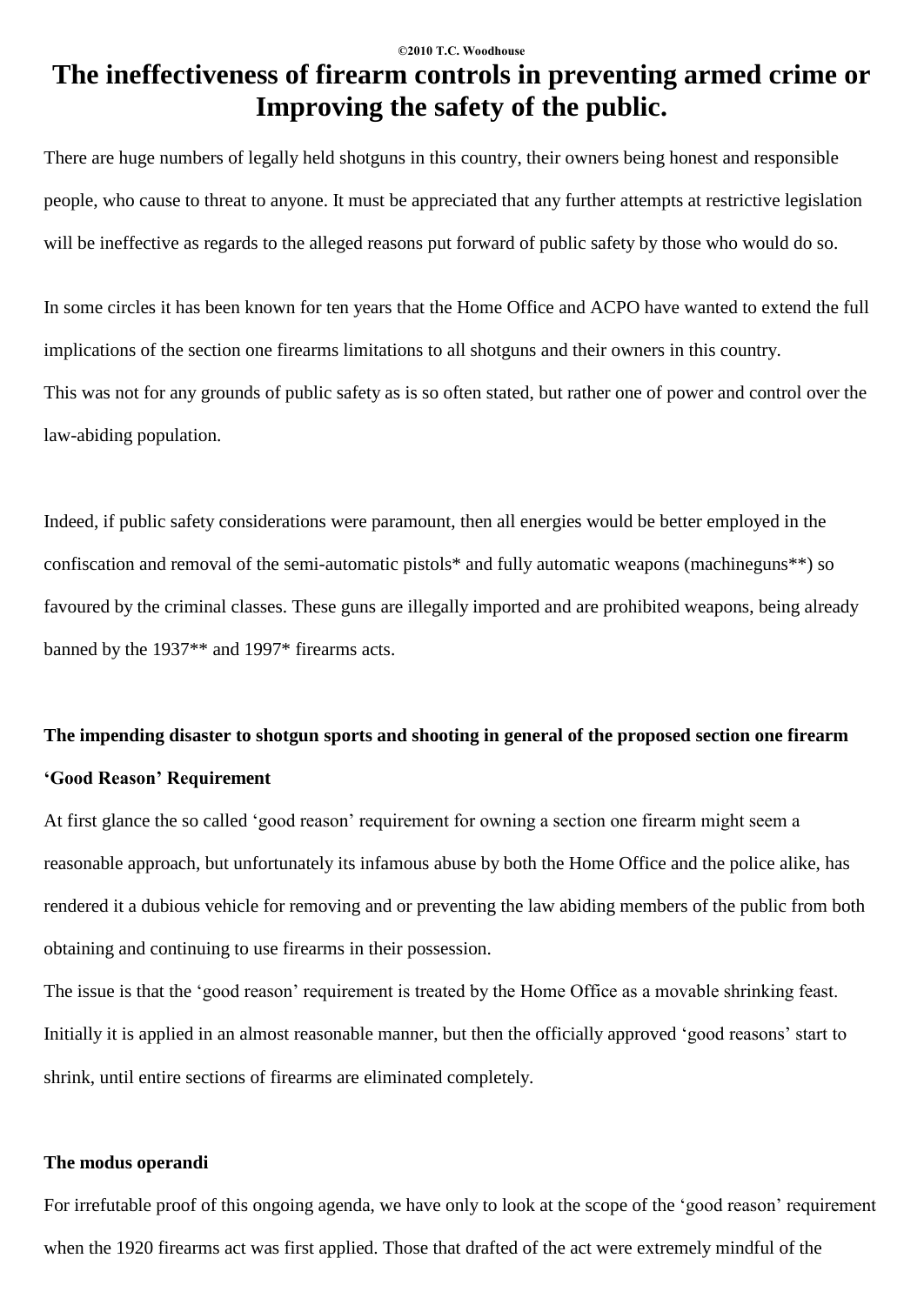implications of the English common law rights as stated in Blackstone's treaties of 1830, which were held by government as an accurate statement of the law even up to the 1968 shotgun controls and well beyond.

# *Excerpts from Blackstoneís treaties of the English common law from 1830:*

*ìliberties that are more generally talked of than thoroughly understood; and yet highly necessary to be perfectly known and consideredî*

"these rights consist, primarily, in the free enjoyment of personal security, of personal liberty and of private property. So long as these remain inviolate, the subject is perfectly free; for every species of compulsive tyranny and oppression must act in opposition to one or other of these rights, having no other object upon *which it can possibly be employed. î*

"To preserve these from violation, it is necessary that the constitution of Parliament should be supported in its full vigour; and limits, certainly known, to be set to the royal prerogative. And... to vindicate these rights, *when actually violated and attacked,î*

*ìand, lastly, to the right of having and using arms for self preservation and defence.î*

'and all these rights and liberties it is out birthright to enjoy entire: unless where the laws of our country have *laid them under necessary restraints; restraints in themselves so gentle and moderate, as will appear upon further enquiry, that no man of sense or probity would wish to see them slackenedí.*

'For all of us have it in our choice to do everything that a good man would desire to do; and are restrained *from nothing, but what would be pernicious either to ourselves or to our fellow citizensí.*

When the 1920 firearms law was enacted, the use of a pistol for self-defence was indeed deemed to be a good reason, so there were large numbers of firearm certificates issued in such cases.

As large numbers of these pistols were already owned prior to the introduction of the 1920 act and if self defence had not allowed as a 'good reason', then it is most unlikely that the 1920 act would have passed though parliament.

From 1937 onwards self-defence was no longer considered to be a 'good reason'; so that the large numbers of law abiding pistol owners, had their rights interfered with.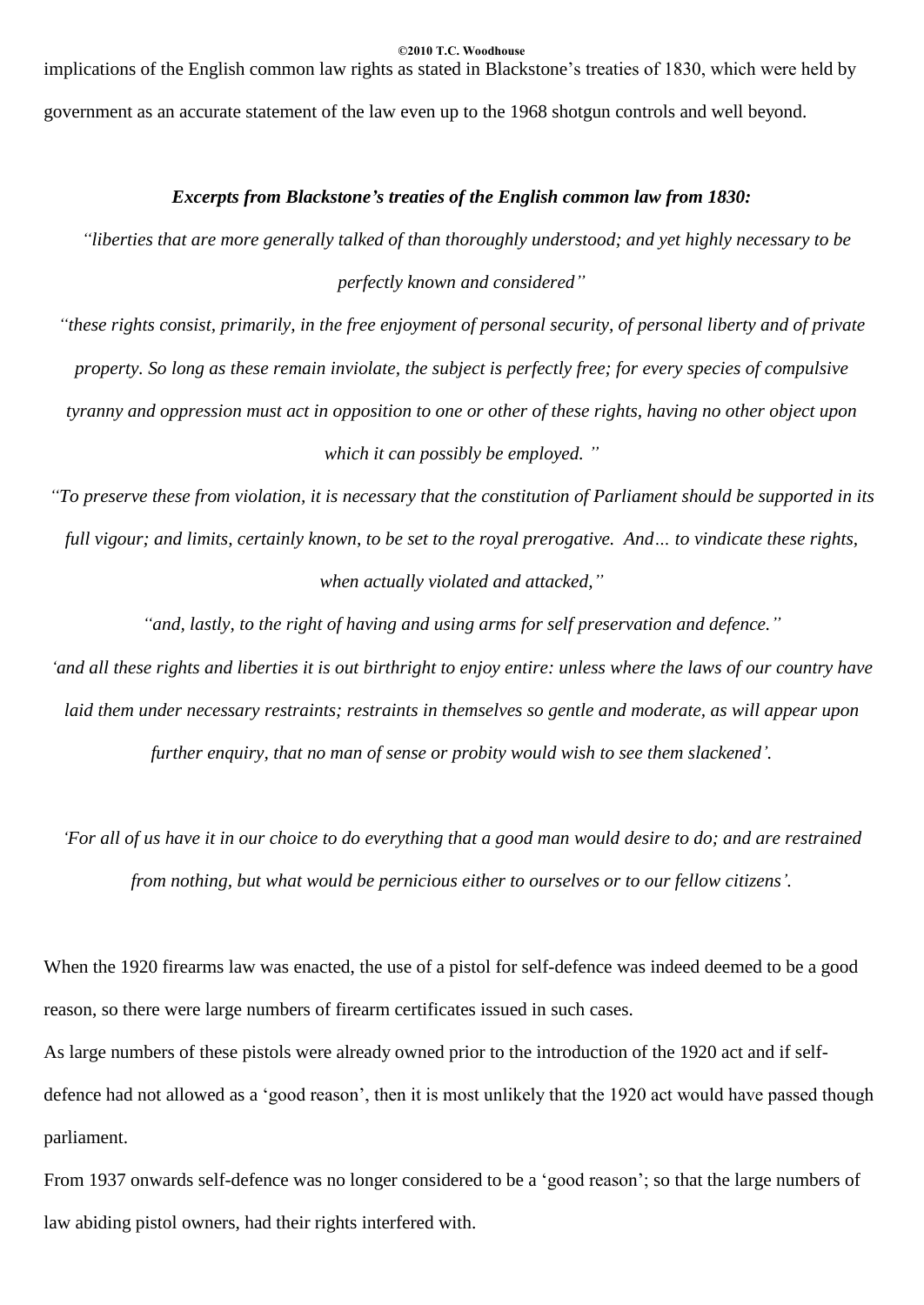The 'good reason' requirement was reigned in by the Home Office, but in doing so, the common law rights were violated. The 1920 act was passed in parliament only because it was stated that these rights were to be continued and recognised within the new law, as long as the applicant was deemed to be of good character and a fit person to own firearms.

Unfortunately it may not have been transparently clear to all of the members of Parliament that a large part of these 'inalienable rights', were now subject to the whims of the Chiefs of Police.

In just 17 years after the 1920 act, these inalienable rights, which were repeatedly and robustly upheld by parliament, with each unsuccessful attempt to introduce any sort of firearms controls by the government, were violated and interfered with by the Home Office and its will enacted by the Police.

Quite why the law abiding were treated in this manner is subject to conjecture, but would hardly seem to be conducive to cordial relations between them.

This continual slapping down of the many proposed firearms bills went on for around half a century. The first bill to make it to the statute book was the very mild and ineffective 1903 pistols act, which was a heavily watered down version of a succession of several previously failed bills. Encouraged by finally getting some sort of firearms bill though parliament, this was then followed by the draconian 1920 firearms act.

It would appear that this shift of the 'good reason' requirement that contravened the common law rights to self defence was quite without legal authority, so its modification was not a reasonable imposition, but instead an instrument to be used for the purposes of disarming the law abiding.

This is backed up by the comments made in the house by Lt.-Commander Kenworthy MP during the debate of the 1920 bill:

In the past one of the most jealously guarded rights of the English was that of carrying arms. For long our people fought with great tenacity for the right of carrying the weapon of the day, the sword, and it was only in recent times that it was given up. It has been a well known object of the Central Government of this Country to *deprive the people of their weaponsí*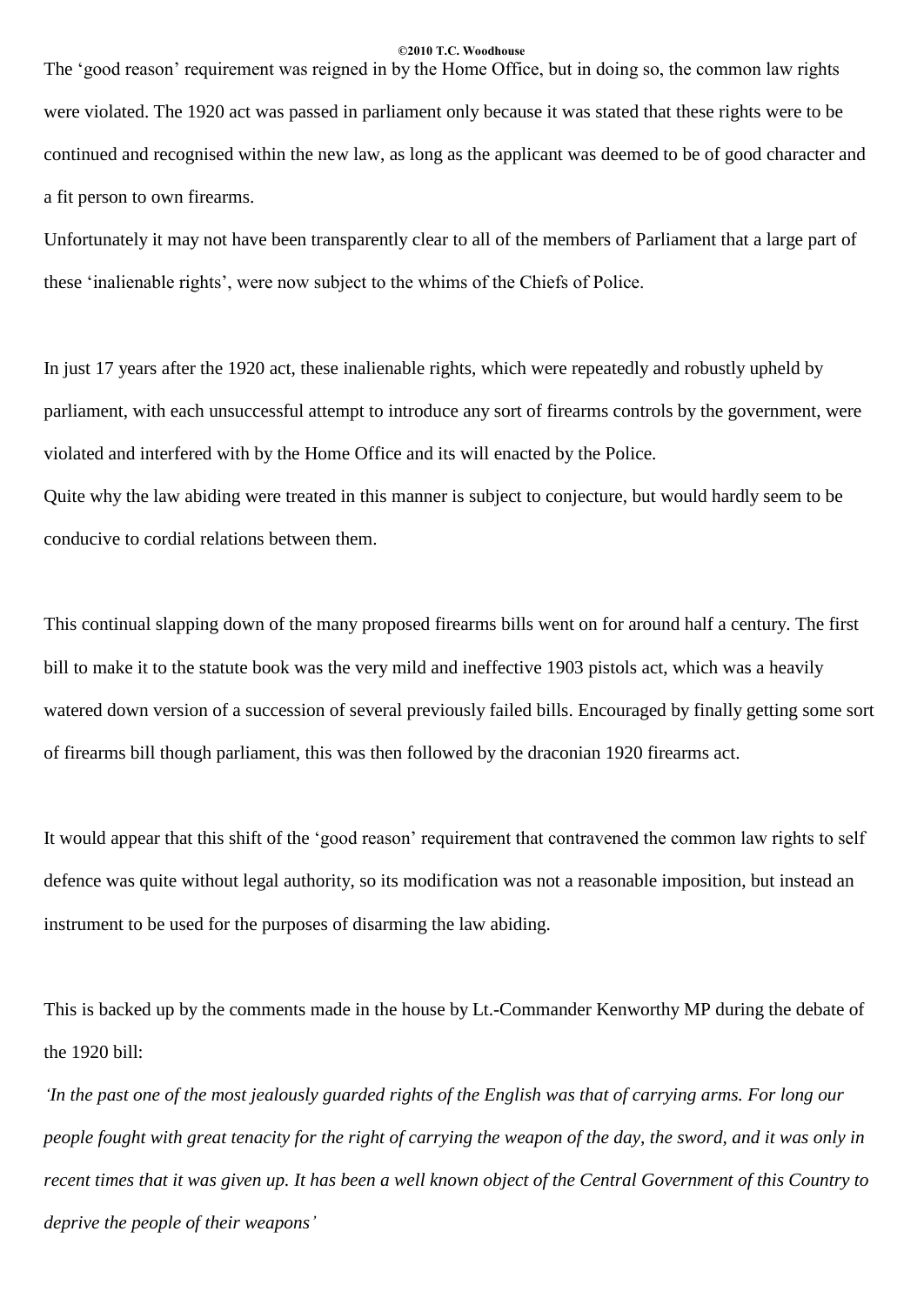## **©2010 T.C. Woodhouse The implications of section one firearm status for shotguns**

The use of shotguns is widespread in this country and is practiced by a considerable percentage of the population.

The first ever controls for shotguns in this country were introduced in 1968, and required the user to apply for a shotgun certificate which would be granted by the police, unless there were sufficiently good grounds for not doing so. There were no other restrictions placed upon the user.

Prior to this date shotguns had been completely uncontrolled, with the 1968 controls being rushed through as a knee jerk reaction to the murder of three unarmed police officers by known criminals armed with stolen army service revolvers in 1966.

There was a massive outcry over the shootings and demands for the reinstatement of capital punishment for the murder of police officers.

A few short weeks prior to this (1966) there had been a full inquiry as to the need or otherwise of any controls on shotguns, its findings stated that any controls would not be worthwhile, as their use in crime was minimal and the large amount of police time that would be involved was simply not worth it.

In a desperate attempt to draw the fire of the complainants, the Home secretary (Roy Jenkins) who was an abolitionist, rushed out the shotgun controls bill.

This shotgun bill was hidden away as part V (the last section) of the 1967 Criminal justice Bill, so it attracted hardly any debate in parliament, as the rest of the Criminal Justice Bill was extremely complicated and contained some of the most far reaching changes to the British legal system yet contemplated.

It would perhaps be fair comment to wonder how on earth further shootings by known criminals armed with revolvers would be prevented by the 1968 shotgun controls?

The ownership of revolvers had been subject to the most severe firearms controls for 46 years at the time of the shooting, but this clearly had no effect on their acquision whatsoever.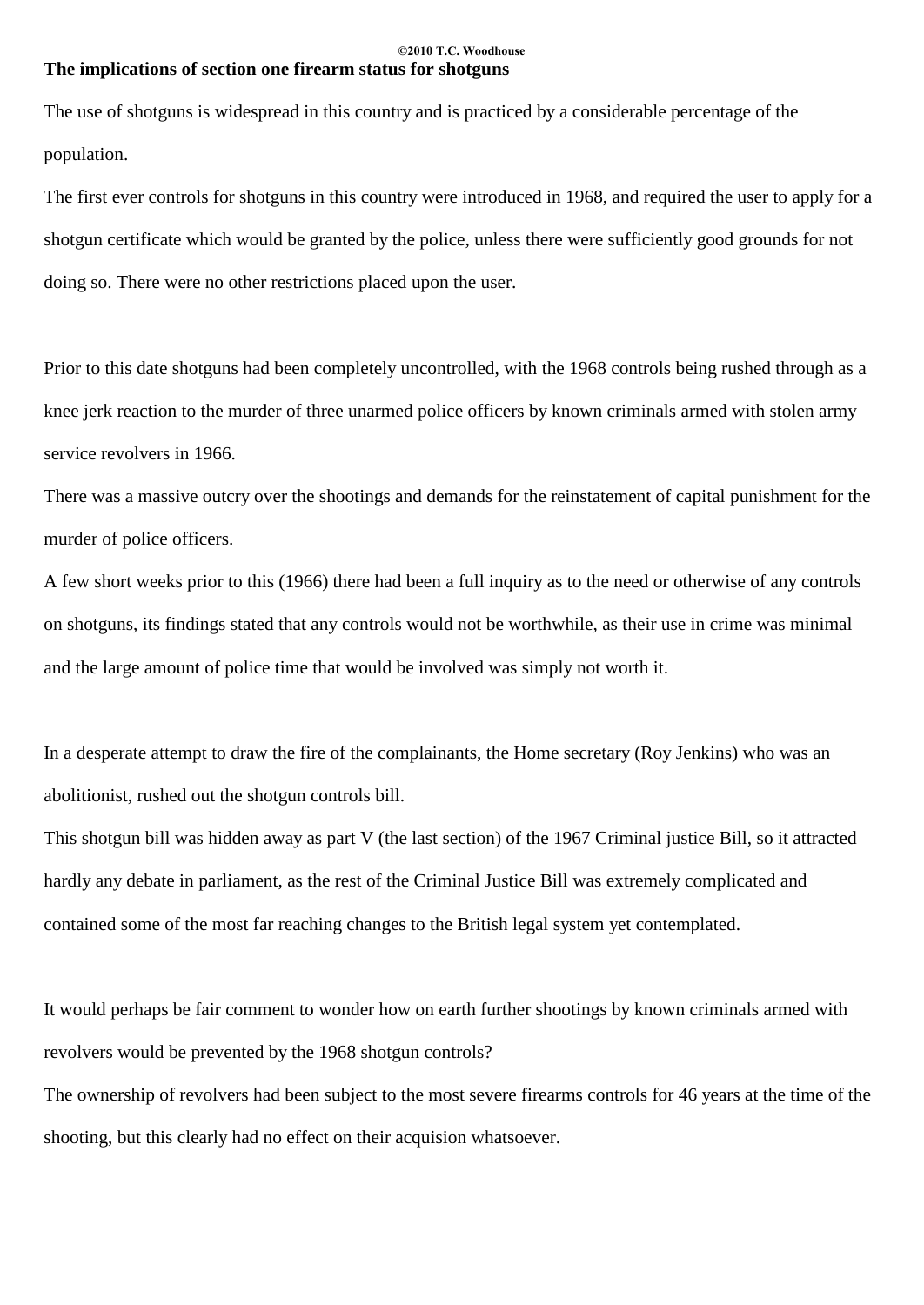## **Shotguns today**

Shotguns today are still subject to the certificate procedure being subject to the section two firearms controls, with the user needing a Shotgun Certificate, but there have been additional requirements.

After fulfilling the fit person requirements and the provision of adequately secure storage when not in use, the holder can acquire and dispose of shotguns to either a registered firearms dealer, or another license holder. The firearms department of the force in question must however be informed in writing of every such transaction and the full details of all of the serial numbers of all shotguns currently held by the certificate holder.

Many different types and bores of shotgun may be required by many shooters to carry out their sporting activities, so the imposition of section one status and any ill-informed imposition of the Home Office 'good reason' requirement for each one will be a disaster.

For example a shooting man who has say nine 12bore shotguns (three pairs and three others) and a pair of 28bores in his possession, quite legally under the current rules, is clearly going to struggle to satisfy any overzealous interpretation of the infamously abused (by the Home Office and the Police) section one ëgood reason' requirement.

The pair of 28bores may or may not get through the 'good reason' hoop, but how is a non-shooting person going to appreciate why so many 12bores are needed?

Understanding sportsmen would fully appreciate why there would be a legitimate need for them; with chokes chamber lengths barrel lengths etc all different for the varying demands of sport.

But, unless the firearms enquiry officer is a fully-fledged shooting enthusiast who also participates in identical forms of sport as the applicant, then there is bound to be friction over what does and does not constitute a 'good reason<sup>'</sup>.

However even in this (highly unlikely) case, any dictat sent down from a higher level will have to be adhered to. It also means that when the screw is tightened still further by the machinations of the Home Office (as their past history has clearly shown us), the good reason limitations will be further eroded on an ongoing basis.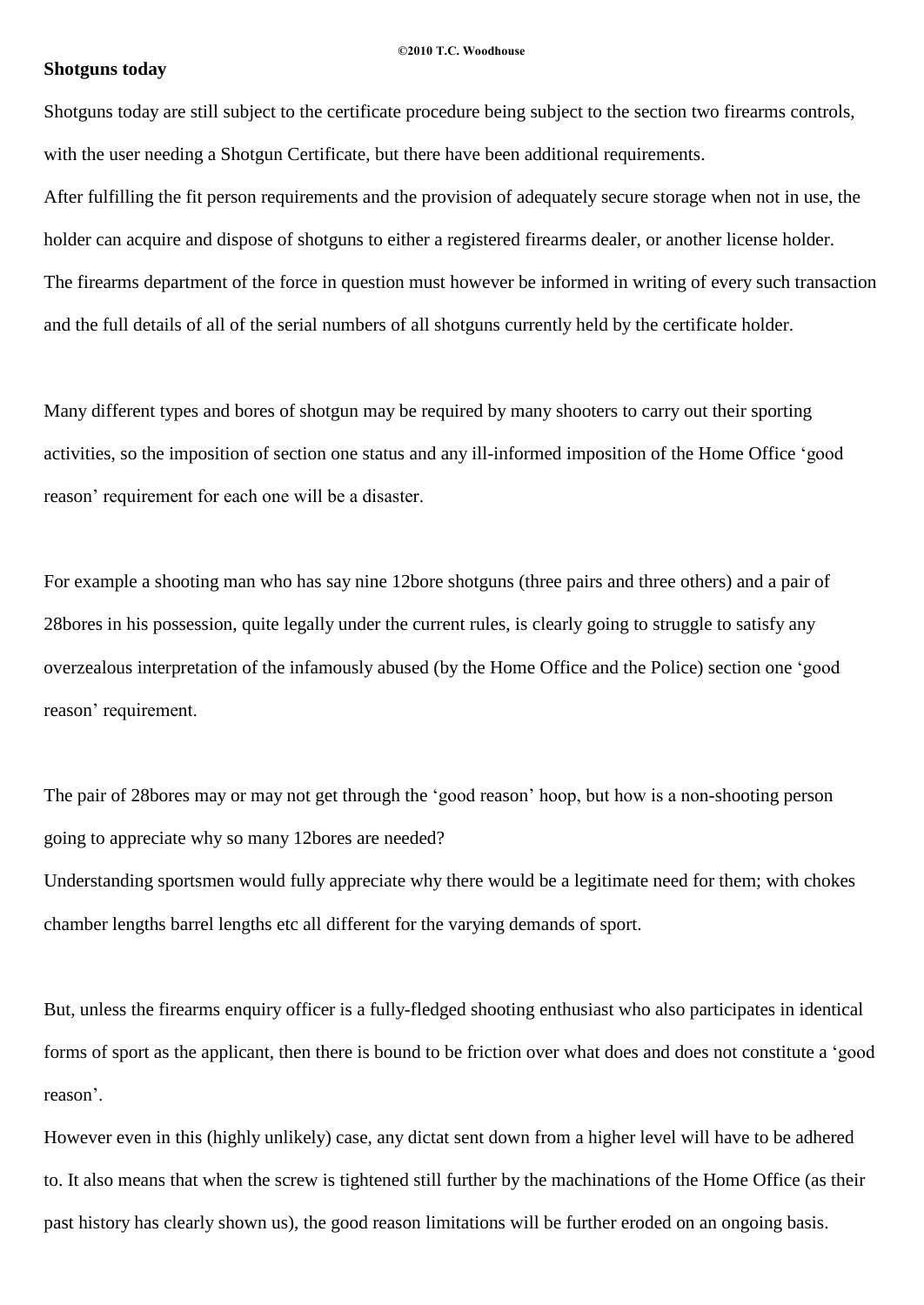If anyone should question this eventuality, considering it erroneous, then perhaps the doubting individual should try enquiring into their chances of satisfying the current 'good reason' requirement for acquiring a pair of .22 rimfire rifles, which are of course subject to the full section one firearms controls.

Assuming that they fulfilled the fit person requirement to possess a firearm and that they would state that they (the pair of .22 rimfire rifles) would be used for identical sporting purposes, they would very quickly find out that this would be by no means an easy task, being downright impossible in most parts of the country. A resounding NO would almost certainly be the answer!

The reasoning behind this would be that two identical rifles could not be justified, so the application would be refused.

To fully appreciate the implications of the Firearms act, the 'good reason' requirement must be seen for what it really is: a block that actively keeps down the numbers of guns held by the public. The decision to refuse here would have been made because it was available to the police to do so.

Clearly in the case of shotguns this official stance that 'we do it because we can' approach would be tantamount to a disaster for shooting sports.

Who is going to buy all of these shotguns that would surely flood onto the dealer's shelves?

Is this negative decision arrived at on the basis of increased public Safety?

This can hardly be the case, as the applicant must have already satisfied the fitness to own firearms criteria, whether he or she own one or two rifles of identical calibre is irrelevant.

# **Appealing a decision**

Upon notice of a refusal of a section one matter, the more fiscally secure applicants may then be able to appeal any such unfavourable decision regarding 'good reason' requirement to the high court, where they would have to rely on the discretion of a judge. But of course, the reality of those possessed of more modest means will be rather different.

Indeed it was much earlier, after the introduction of the 1920 firearms act, that appeals regarding section one firearms licenses had redress to the assizes (now the equivalent of Magistrates Courts).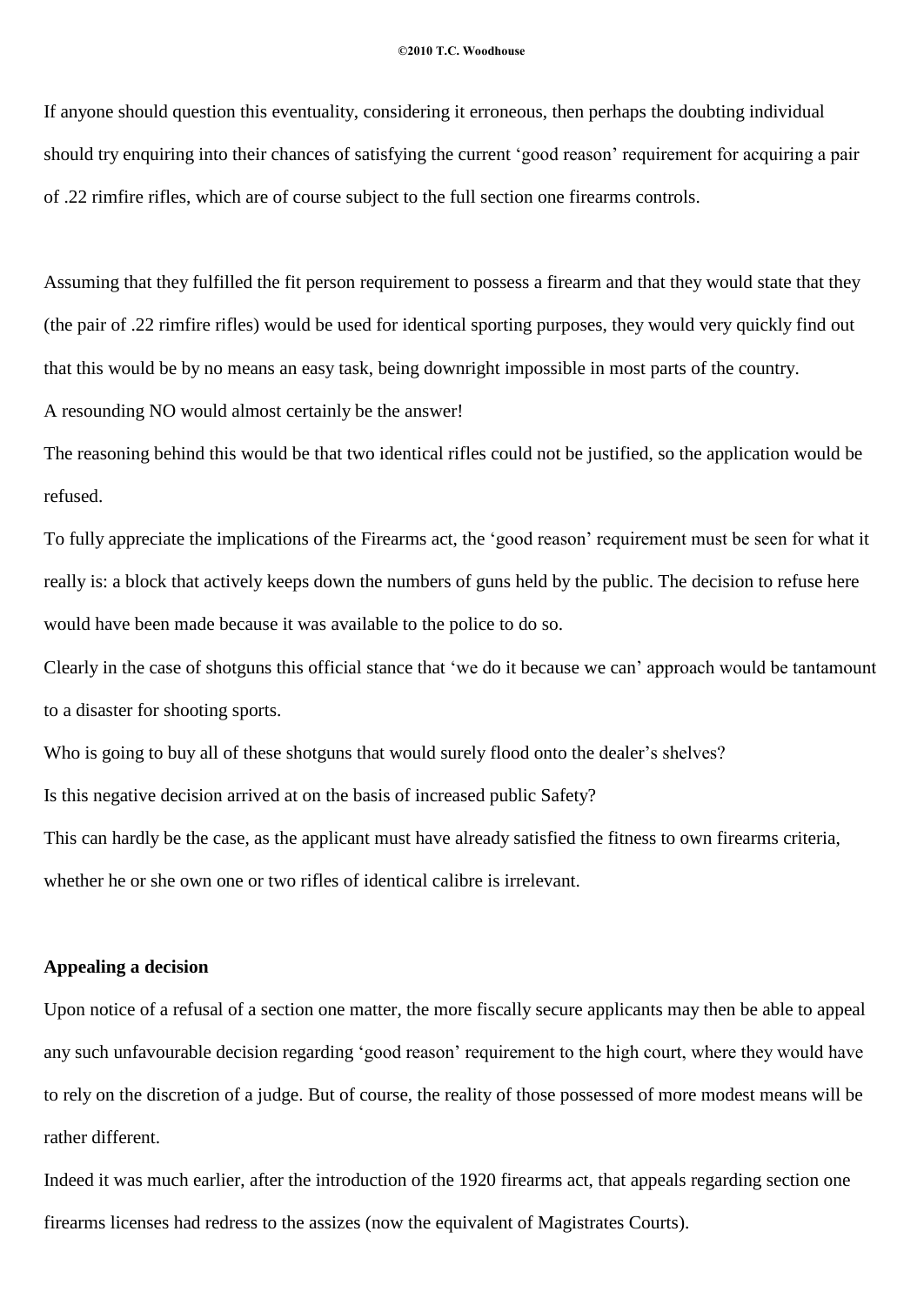Due to large volumes of appeals of the overzealous police application of the act, and after they complained to the Home Office, the appealing of such decisions in this manner was curtailed, with the imposition of the much more potentially expensive higher court proceedings instead.

This change would also appear to be in violation of the stated English common law rights, being one of the pivotal safeguarded arguments that allowed the passage of the 1920 act through parliament, as the applicant would have free access to the courts of appeal.

This change from lower to higher courts for the appeal procedure, was grossly unfair and almost certainly contravened the spirit of the English common law and should be overturned in the interests of fair play and even-handedness.

# **The potentially complicated issues of buying and selling under the section one Firearms rules**

At present the owner of a shotgun can sell his or her gun without undue interference, apart from the requirement to notify the relevant firearms department of the details of the transaction by registered or recorded delivery post within a short time frame.

Under section one rules this would no longer be the case, as a variation would have to be applied for to the relevant firearms department.

A full set of firearms forms would have to be filled in sent in for approval before another gun could be purchased, the 'good reason' requirement of course would also have to be satisfied. This could easily involve a further visit from the firearms officer to discuss the new proposed acquisition, with a qualification of the acceptable 'good reason' requirement also having to be met.

This last issue would be especially true if the proposed new shotgun was in any way to be considered different; such as the bore size or type of action.

If the replacement gun was seen to be sufficiently different, to that of the previously owned gun, then there would also be a £45 fee to be paid as well upon submitting the application forms.

A relatively straightforward(!) one-for-one variation (as it is known) is not charged, but it would be wide open to interpretation across the country by different forces.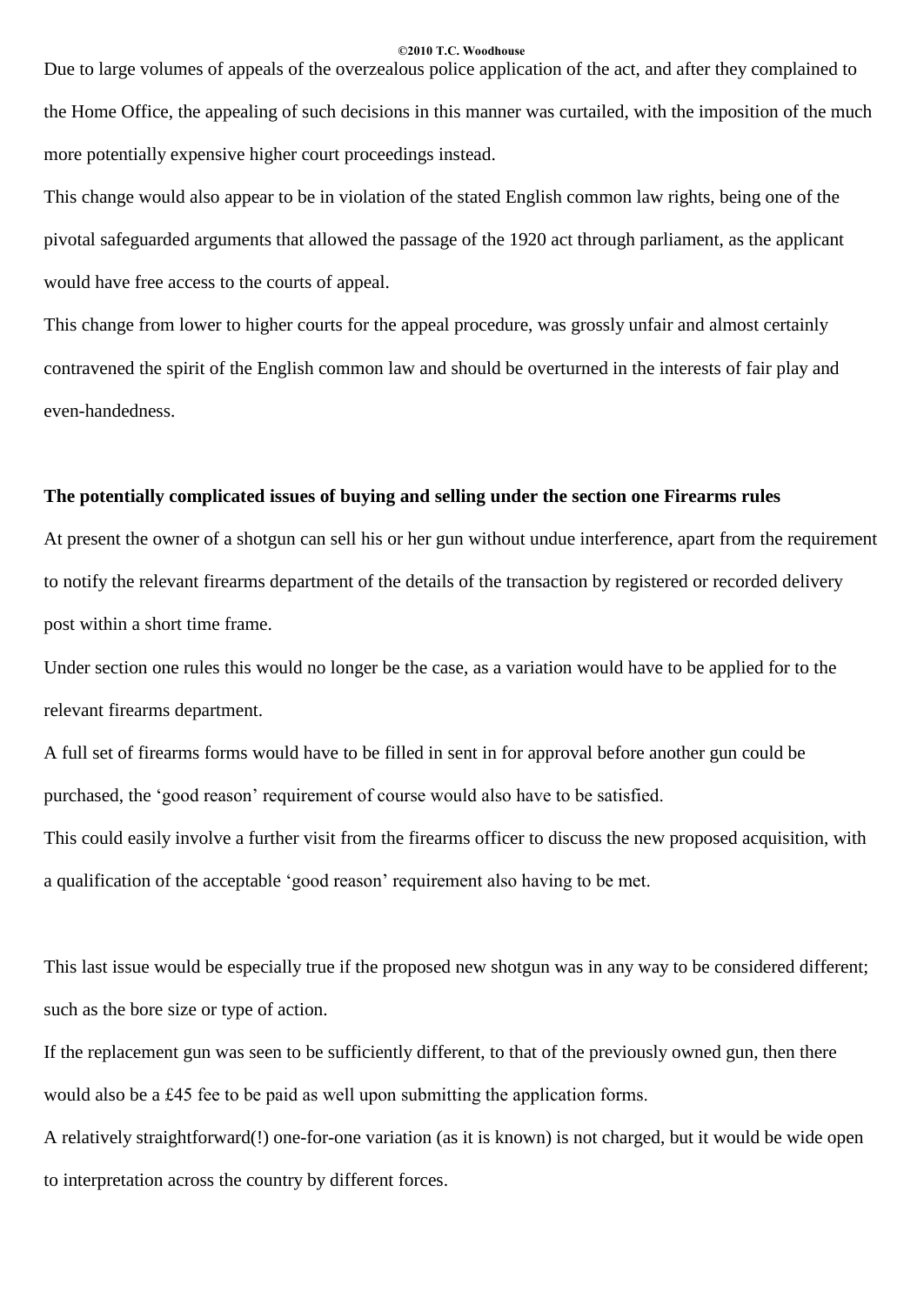This procedure could easily take three months or considerably more, as currently firearm certificate variations are not seen to be a priority when compared with the greater urgency of the grant and renewal of firearms certificates.

When the varied firearm certificate is returned, the new purchase details also have to be notified to the firearms department.

It can be clearly seen that apart from a large amount of inconvenience as well as extra expense and long delays, there is nothing whatsoever to be gained from the public safety angle or indeed anything else. What it would most certainly do is impede shotgun sales and severely reduce their numbers due to the intimidation of some potential applicants and it would also involve huge increases in police time.

# **Security**

Security is also a non-issue as all shotguns are already kept in secure storage when not in use.

## **Why?**

To put this latest attempt at forcing yet more pointless inconveniences upon the law abiding shooting public into context, it has to be seen for what it really is, just another dishonest step by both the Home Office and the Police towards the ultimate goal of the total elimination of firearms ownership in this country by honest, law abiding people.

The criminals will never be affected by any of this and will always get their guns, so one has to look more closely to find the real agenda.

As the involvement of the police in firearms licensing was instigated so that the Home Office could better enforce their will to disarm the public, if a fair approach is to be taken in the future, then the police should have nothing to do with it. The entire fiasco of firearms controls is a mess, and does little or nothing to prevent incidents that incur a threat to public safety.

When we have television programmes such as 'Holly Oaks' which is broadcast by the BBC at 6.30pm in the evening, being aimed at a younger teenage audience, showing a character apparently boosting his street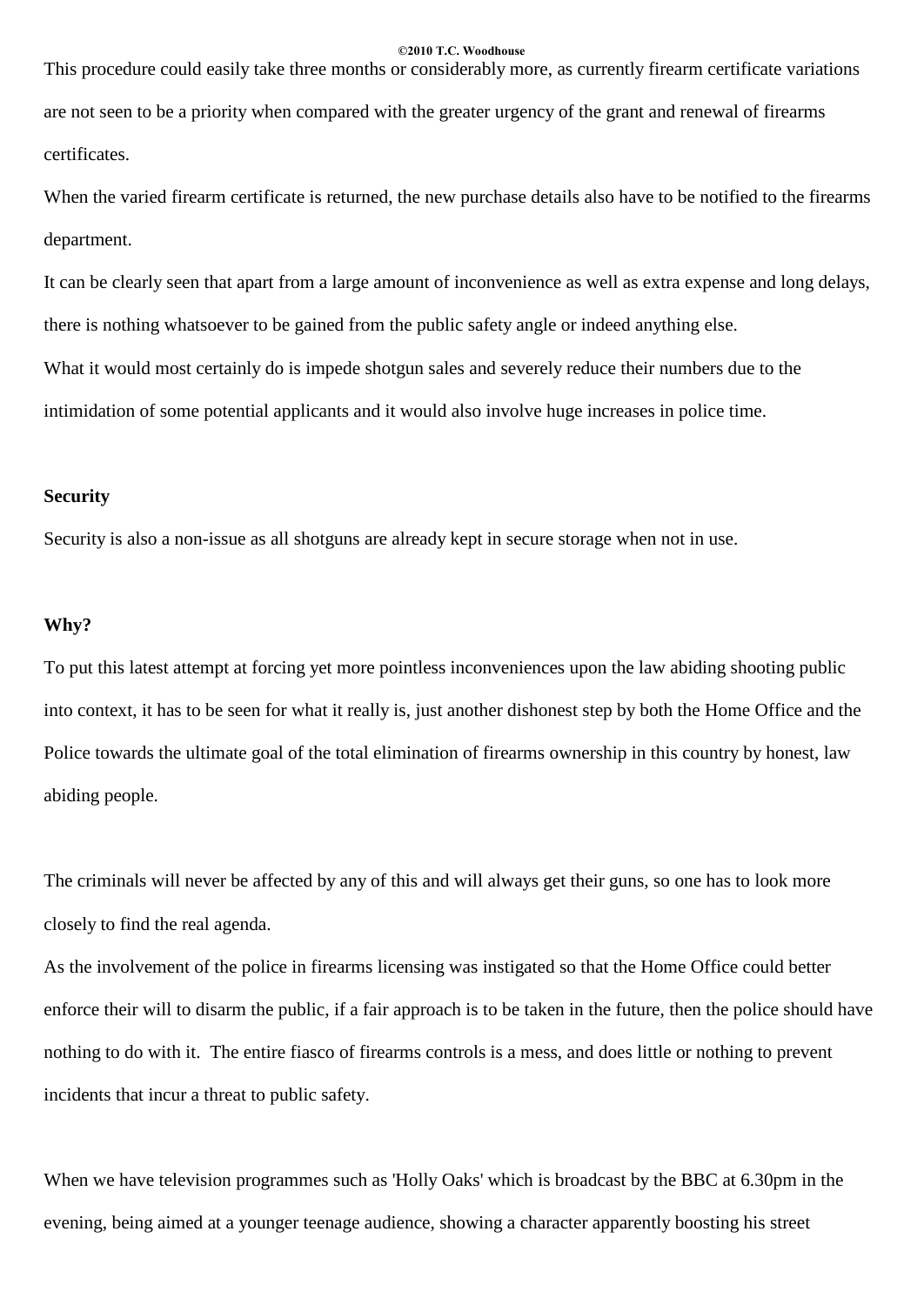credibility by posing with a 9mm automatic pistol stuffed down the back of his trousers, that he was 'looking after' for another more serious criminal, then we clearly have a major problem with the image of guns (especially pistols) in UK society. This is sending out entirely the wrong sort of message.

Any controls on firearms should be performed as suggested after Dunblane etc by a civilian authority, but this fair-minded approach was blocked by the Home Office, who have seem to have no intention of entertaining anything like fair play in the equation.

Whether we like it or not, firearms controls have been a complete disaster, they do not achieve what they were first purported to do, which was to prevent criminal access to guns.

Indeed there was some considerable surprise expressed at this clear failure after their introduction.

As for public safety this argument has now worn a bit thin, as an old school friend (a PhD) who lives on Moss side in Manchester will concur.

# **Conclusion**

Moving shotguns to the section one firearm category and subjecting them to the same restrictions will be a disaster for shooting in this country.

Immediately prior to the introduction of the first controls in May 1968, Shotguns were extremely commonplace items, especially in rural areas, where their use as essential tools was undeniable. Huge numbers of them existed and it is perhaps indeed remarkable to appreciate that with such vast quantities of shotguns in circulation their numbers that were abused were tiny in proportion.

The concept of these 1968 shotgun controls was diametrically opposed to that employed for section one firearms: The person only was licensed, and as having been seen to be a fit and responsible person, was allowed to acquire shotguns as and when they pleased.

There was never any justification for these shotgun controls that was based on hard evidence that a problem was evident at the time.